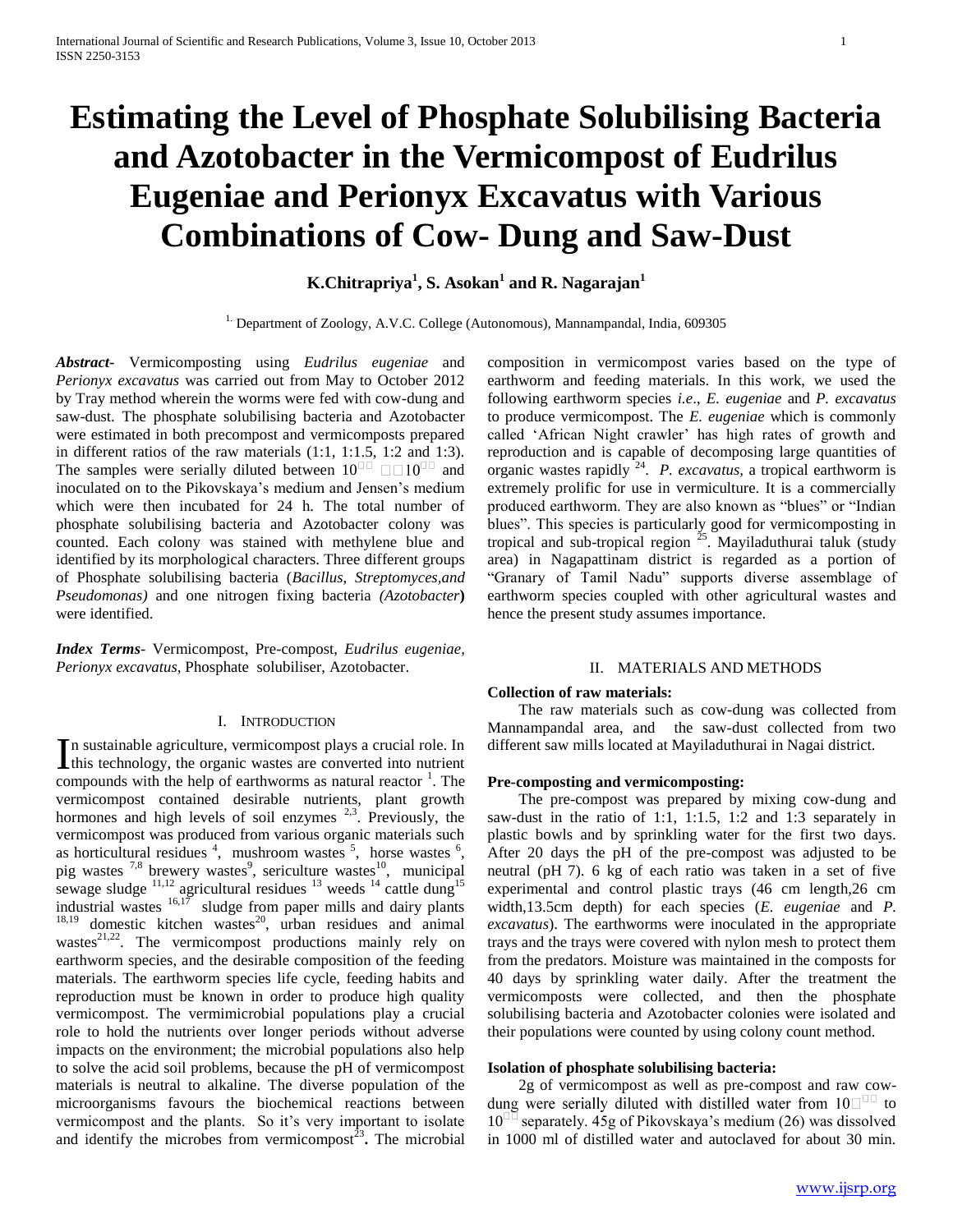Then the medium was poured in the petriplates and allowed to cool. After solidification the serially diluted samples were inoculated by pour plate method in the appropriate plates. The plates were incubated at  $37^{\circ}$ C for 48 h and the bacterial colonies with different phosphate solubilisers were counted and identified by their physical characteristic features such as size, form and shape, and by simple staining using methylene blue dye.

# **Isolation of Azotobacter in vermicompost:**

 2g of vermicopost as well as pre-compost and raw cowdung were serially diluted with distilled water from  $10^{\text{III}}$  to  $10^{11}$  separately. 47g of Jensen's medium (26) was dissolved in 1000 ml of distilled water and autoclaved for about 30 min. Then the medium was poured in the petriplates and allowed to cool. After solidification the serially diluted samples were inoculated by pour plate method in the appropriate plates. The plates were incubated at  $37^{\circ}$ C for 48 h and different types of Azotobacter were counted and identified by their different colour, physical characteristic features such as size, form and shape, and by simple staining using methylene blue dye. After forty eight hours they become brick red colour and they were confirmed as Azotobacter.

## III. RESULTS AND DISCUSSION

 Vermicomposts were prepared by using different composition of cow-dung and saw- dust by inoculating two different earthworm species *viz*., *E. eugeniae* and *P. excavatus* .The phosphate solubilising bacteria 27,28 and Azotobacter colonies <sup>29</sup> were isolated from each vermicompost as well as precompost. Totally, three different bacterial colonies (Bacillus, Streptomyces and Pseudomonas *sp*.) were isolated and identified based on their colony morphology as well as microscopical structure of the individual bacteria and it was shown in Fig 1. Bacillus, Streptomyces and Pseudomonas *sp*. and are all the most powerful phosphate solubilizers <sup>30</sup> and one nitrogen fixing bacteria<sup>31</sup> such as Azotobacter (Fig 2).

 In the present study the Phosphate solubilisers and Azotobacter colonies length in compost were measured based on both before and after of *E. eugeniae* and *P. excavatus* and it was shown in Table 1. From the results, the *E. eugeniae* treated vermicompost showed a maximum phosphate solubilisers and azotobacter colonies length. The population of microorganism was significantly increased by 30 per cent in *E. eugeniae* treated samples and the results were shown in Table 2 and 3. The population of bacteria in microbially enriched manures (cow dung and saw dust) showed significantly increased by 50 per cent as compared to the manures treated with *E. eugeniae and P. excavatus*

 The results further revealed that Phosphate solubilisers are the most powerful solubilisers as they contain insoluble mineral phosphates which get converted as the single phosphates sources <sup>32</sup>. Azotobacter in the presences of vermicompost is reported to be more effective than other bio-fertilizers. They mainly promote nitrogen fixing of the soil<sup>33</sup>. The phosphate solubilising bacteria and Azotobacter in vermicompost of an unusual waste (saw-dust) was checked and vermicompost of saw-dust with cow-dung at different ratios favoured the growth of certain phosphate

solubilising bacteria such as Bacillus, Streptomyces, and Pseudomonas *sp*. and nitrogen fixing bacteria Azotobacter as well as the phosphate solubilising capacity of these bacteria has already been verified by many investigators  $27,28$ . Further, the results of present study support the role of earthworm in recycling the saw wastes in an effective manner with environmental protection. Hence, we suggest to utilising the sawdusts in the preparation of vermicomposts using earthworms such as *E. eugeniae* and *P. excavatus* without polluting the environment. Further, the vermicomposts prepared by using sawdusts as substrate would be more suitable natural fertilizer to improve the soil fertility since they contain significant quantity of Azotobacter and phosphate solubilising bacterial population. Further, vermicastings are effective bio–fertilizers containing beneficial soil micro-flora and earthworm cocoons. When covered with a layer of mulch in the soil, they produce a huge earthworm population of organic fertilizer and in this way it is an essential component of natural farming.

#### IV. CONCLUSIONS

 In conclusion, the experimental data here demonstrate that the vermicompost produced by *E. eugeniae* and *P. excavatus* is capable of producing Azotobacter and phosphate solubilising bacterial populations. The results of the microbial population indicated that the Azotobacter and phosphate solubilising bacterial population is 50 % higher in *E. eugeniae* produced compost using cow-dung and saw-dust mixer*.* The valuable bacterial strains quantified in this study may be useful in the production high quality compost for sustainable agriculture.

#### **REFERENCES**

- [1] Arancon N.G., Edwards C.A., Babenko A., Cannon J., Galvis P and Metzger J.D Influences of vermicomposts, produced by earthworms and microorganisms from cattlemanure, food waste and paper waste, on the germination, growth and flowering of petunias in greenhouse. Applied soil ecology 39,91-99 (2008)
- [2] Padmavathiamma, P. K, L. Y. Li and U. R. Kumari. An experimental study of vermibiowaste composting for agricultural soil improvement. Bioresource technol. 99 , 1672-1681 (2008).
- [3] A. K. Srivastava, R. Gupta, R. Srivastava and D. K. MishraApplication of electron density and molar volume as descriptors in qsar study of the anti oxidant activity of flavonoids. IJPSR, 3; 2648-2654 (2012).
- [4] Edwards, C.A. and Fletcher, K.E. Interaction between earthworms and microorganisms in organic matter breakdown. Agri Ecosyst Environ. 20:235-249 (1998).
- [5] Tajbakhsh J, Abdoli MA, Mohammadi Goltapeh E, Alahdadi I, Malakouti M.J. Trend of physico-chemical properties change in recycling spent mushroom compost through vermicomposting by epigeic earthworms Eisenia foetida and E. andrei. J Agric Technol 4:185-198 (2008).
- [6] Pablo, R. Hidalgo,Richard, L. and Harkess.2012.Fertilizer effect on Production by vermicomposts of different substrates, IJESER 3(2): 32-45
- [7] Atiyeh, R.M, Lee. S. Edwards C. A, Arancon N. Q and Metzger J. D. The influence of humic acids derived from earthworm-processed organic wastes on plant growth. Bioresource technol 84, 7–14 (2002)
- [8] Mc Ginnis, M. Wagger,M. Warrens and Bilderback , T. Nutrient contribution and release kinetics of vermicomposts amended pine bark. Compost science and utilization 18(2),97- 104 (2010)
- [9] Butt K.R. Utilization of solid paper mill sludge and spent brewery yeast as a feed for soil dwelling earthworms. Bioresour Technol 44:105-107 (1993).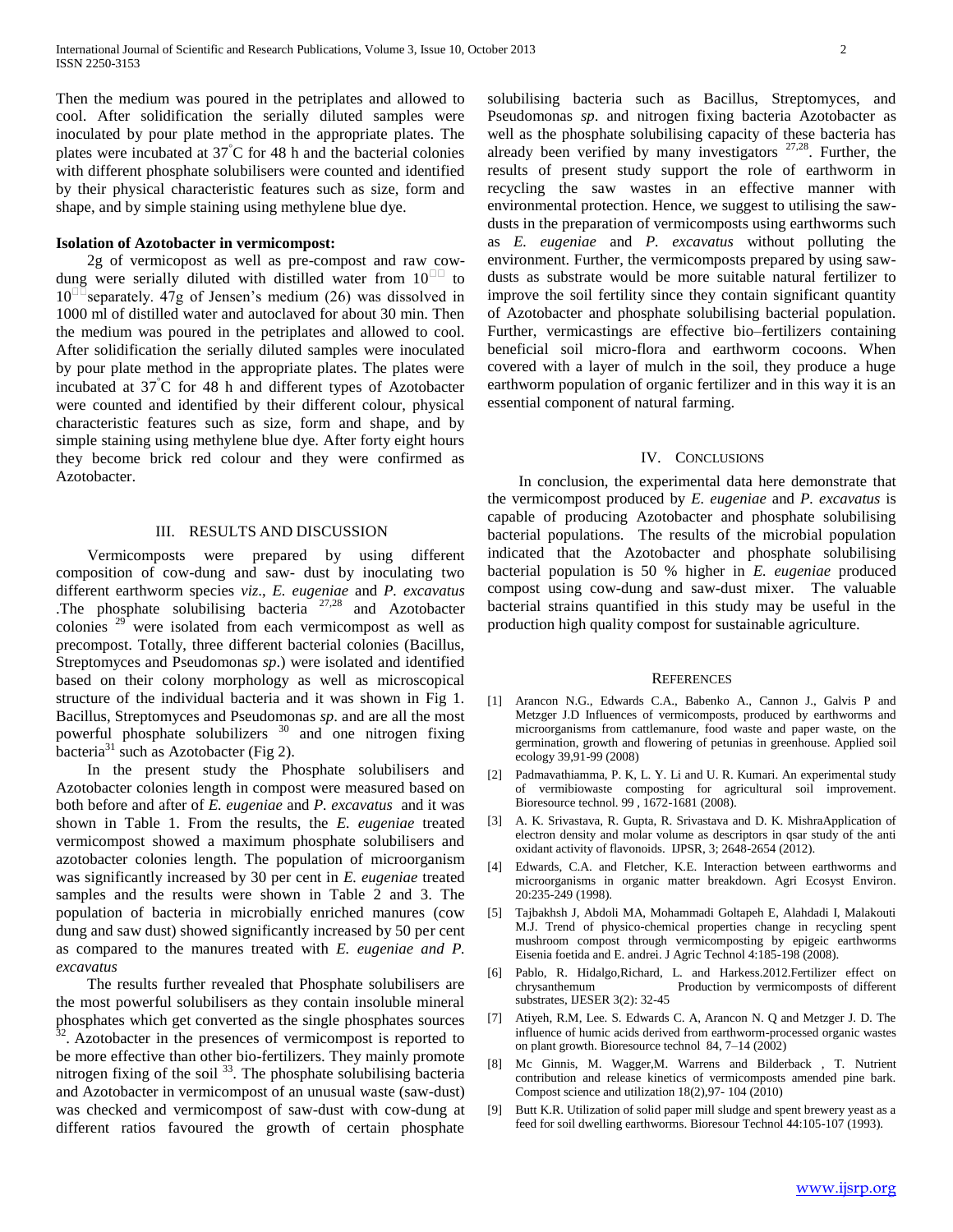- [10] Gunathilagraj. K, Ravignanam.T. Vermicomposting of sericulture wastes. Madras Agric J 83:455-457 (1996).
- [11] Mitchell, M.J, Hornor, S.G. and Abrams, B.I. Decomposition of sewage sludge in drying beds and the potential role of the earthworm, Eisenia fetida. J Environ Qual. 9:373-378 (1980).
- [12] Dominguez, J, Edwards, C.A. and Webster, M. Vermicomposting of sewage sludge: Effects of bulking materials on the growth and reproduction of the earthworm Eisenia andrei. Pedobiologia. 44: 24-32 (2000).
- [13] Bansal, S. and Kapoor, K.K.. Vermicomposting of crop residues and cattle dung with Eisenia foetida. Biores Tech. 73, 95-98 (2000).
- [14] Gajalakshmi, S, Ramasamy, E.V. and Abbasi, S.A. Assessment of sustainable vermiconversion of water hyacinth at different reactor efficiencies employing Eudrilus engeniae Kingburg. Biores Tech. 80:131- 135 (2001).
- [15] Gunadi, B, Blount, C and Edward, C.A. The growth and fecundity of Eisenia fetida (Savigny) in cattle solids pre-composted for different periods. Pedobiologia. 46:15-23 (2002).
- [16] Elvira, C, Dominguez, J, Sampedro, L. and Mato, S. Vermicomposting for the pulp industry. Biocycle. 36:62-63 (1995).
- [17] Gajalakshmi, S., Ramasamy, E.V. and Abbasi, S.A. Vermicomposting of paper waste with the anecic earthworm Lampito mauritii Kingburg. Indian J Chem Technol. 9:306-311 (2002).
- [18] Elvira, C, Sampedro, L, Dominguez, J. and Mato, S. Vermicomposting of waste water sludge from paper-pulp industry with nitrogen rich materials. Soil Bio Biochem . 9: 759-762 (1997).
- [19] Banu, J. R, Logakanthi, S and Vijayalakshmi, G. S. Biomanagement of paper mill sludge using an indigenous (Lampito mauritii) and two exotic (Eudrilus eugeniae and Eisenia fetida) earthworms. J Environ Biol. 22:181- 185 (2001).
- [20] Sinha RK, Heart S, Agarwal S, Asadi R, Carretero E. Vermiculture technology for environmental management: study of the action of the earthworms Eisenia foetida, Eudrilus euginae and Perionyx excavatus on biodegradation of some community wastes in India and Australia. The Environmentalist. 22:261-268 (2002).
- [21] Edwards, C.A. and Fletcher, K.E. Interaction between earthworms and microorganisms in organic matter breakdown. Agri Ecosyst Environ. 20:235-249 (1998).
- [22] Sharma,S. Pradhan, K, Satya, S and Vasudevan, P. Potentiality of earthworms for waste management and in other uses - A Review. The Journal of American Science. 1: 4-16 (2005).
- [23] Pathma ,J. and Sakthivel,N. Microbial diversity of vermicomposts bacteria that exhibit useful agricultural traits and waste management potential, Springer plus.1:26 (2012)
- [24] Pattnaik and M. Vikram Reddy. Heavy metals remediation from urban wastes using three species of earthworm (Eudrilus eugeniae, Eisenia fetida and Perionyx excavatus). J. of Environ. Che. and Ecotoxicology . 3(14): 345-356.(2010)
- [25] Chaudhuri, P.S. and Bhattacharjee, G. Capacity of various experimental diets to support biomass and production of Perionyx excavatus, Biores tech. 82:147-150 (2002).

# **Figure captions:**

[26] Guar A,C. A manul of rural composting. FAO project field documents. 15. 102 (1992).

- [27] Whitelaw, M.A. Growth promotion of plants inoculated with Phosphate solubilising fungai. Adv. Agron. 151 69-99 (2000).
- [28] Igual, J.M, Valverde, A, Cervantes. E and Velazquez. E. Phosphate solubilising bacteria as inoculants for agriculture: use of apdated molecular techniques in their study. Agronomie . 21, 561-568 (2001).
- [29] Prajapati, K.K Yami,K.D and Singh,A Plant Growth Promotional Effect of Azotobacter chroococcum,Piriformospora indica and Vermicompost on Rice Plant Nepal J Sci Technol, 9, 85-90 (2008)
- [30] Rodriguez, H. Fraga R. Phosphate solubilizing bacteria and their role in plant growth promotion. Biotechnol Adv. 17 : 319-339 (1999).
- [31] Suhane, R.K. Vermicompost (In Hindi); Pub. Of Rajendra Agriculture University, Pusa, Bihar. 88 (2007).
- [32] Data, M.S Banik, and Gupta, R.K Studies on the efficacy of a polychormone producing Phosphate solubilizing Baccillus firmus in augment paddy yield in acid soil of Negaland. Plant soil.69: 363-383 (1982)
- [33] Chattajee, J.C. Jana and Paul P.K. Enhancement of head yield and quality of cabbage (Brassica oleracea) by combining different sources of nutrients. The Indian journal of Agricultural science. 82 (4) .2012.

#### AUTHORS

#### **First Author:** K.Chitrapriya,

Qualifications : MSc., Mphil., and currently doing Ph.D. associated institute: Department of Zoology, A.V.C. College (Autonomous), Mannampandal, India, 609305. Email address: [cpearthworm@gmail.com](mailto:cpearthworm@gmail.com).

#### **Second Author:** S. Asokan

Qualifications: MSc.MPhil.Ph.D.

associated institute: Department of Zoology, A.V.C. College (Autonomous), Mannampandal, India, 609305. email[: asokan@gmail.com](mailto:asokan@gmail.com)

#### **Third Author:** R. Nagarajan

Qualifications: MSc.MPhil.Ph.D. associated institute: Department of Zoology, A.V.C. College (Autonomous), Mannampandal, India, 609305. email: [R.Nagarajan@exeter.ac.uk](mailto:R.Nagarajan@exeter.ac.uk)

**Figure 1.** Culture plate Results showing different Phosphate solubilizing bacteria in Pikovskaya's medium .

**Figure 2.** (a) Culture plate results showing Azotobacter in Jensen's medium. (b) Microscopic view results (40x) of Azotobacter collected from vermicompost, after staining with methylene blue dye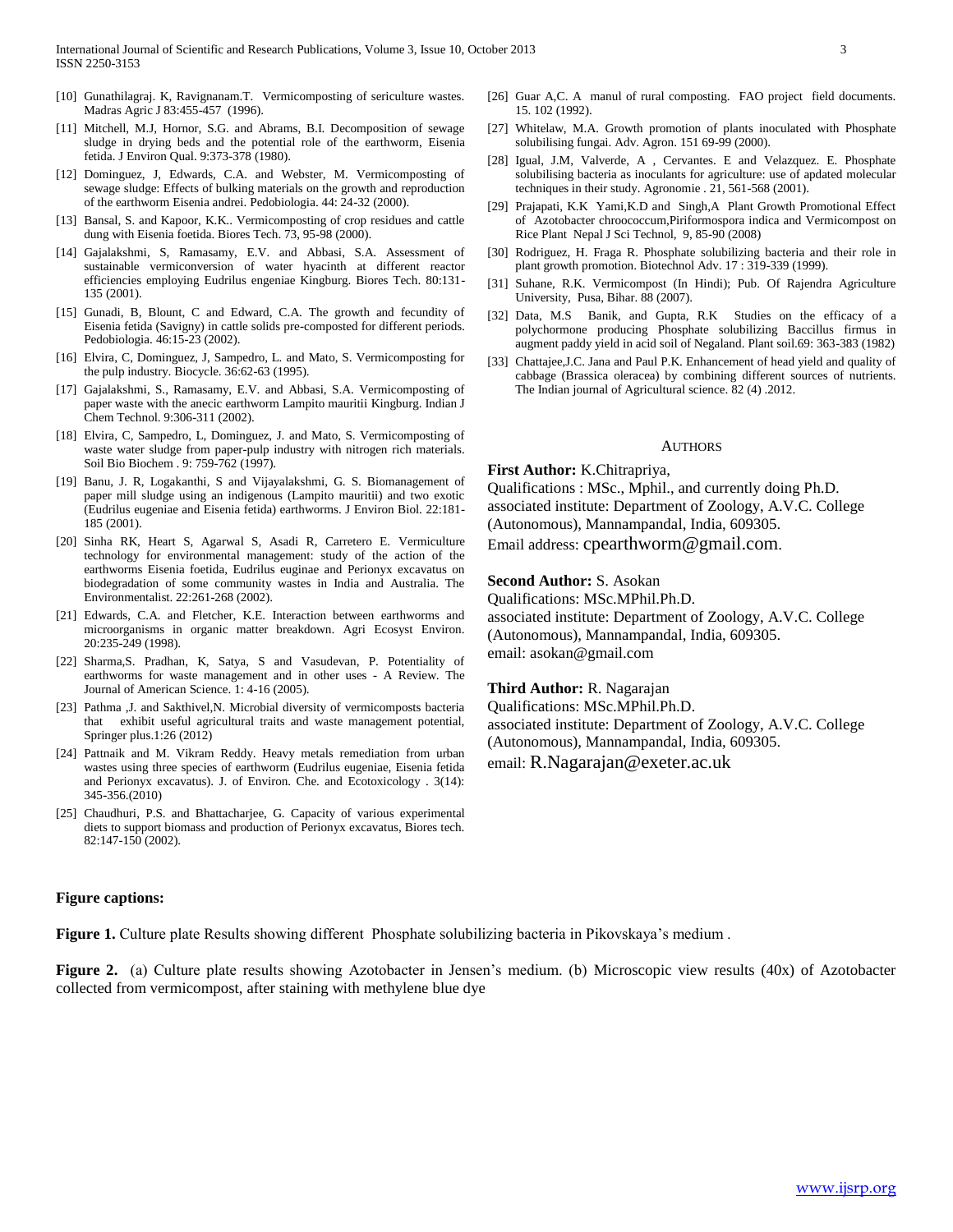| S. No.         | <b>Species</b> |              | Mean Length of PSB and<br>Azotobacter colonies (cm) | Mean Width of PSB and<br>Azotobacter colonies (cm) |  |
|----------------|----------------|--------------|-----------------------------------------------------|----------------------------------------------------|--|
|                | Control        |              | $0.84 \pm 0.4094$                                   | $0.48 \pm 0.2513$                                  |  |
| $\overline{2}$ |                | E. eugeniae  | $1.31 \pm 0.3685$                                   | $0.85 \pm 0.3478$                                  |  |
| 3              | Vermicompost   | P. excavatus | $0.85 \pm 0.2989$                                   | $0.49 \pm 0.1526$                                  |  |

# **Table1. A comparison of mean length and width of Phosphate solubilizing bacterial (PSB) colonies and Azotobacter colonies in control and vermicomposts of two different species** *(E. eugeniae* **and** *P. excavatus)***.**

| S.<br>No. | Different<br>Ratios of<br>cow-dung<br>and saw-<br>dust | Control         |                 | E. eugeniae     |                 | P. excavatus        |                 |
|-----------|--------------------------------------------------------|-----------------|-----------------|-----------------|-----------------|---------------------|-----------------|
|           |                                                        | Length<br>(cm)  | Width<br>(cm)   | Length $(cm)$   | Width (cm)      | Length<br>$\rm cm)$ | Width<br>(cm)   |
|           | $Cow-dung$                                             | $0.68 \pm 0.22$ | $0.34 \pm 0.15$ | $1.33 \pm 0.56$ | $0.84 \pm 0.43$ | $0.84 \pm 0.18$     | $0.47 \pm 0.13$ |

**Table 2. A comparison of mean length and width of microorganisms treated with various ratios of cow-dung and saw-dust in vermicomposts of E. eugeniae and P. excavatus**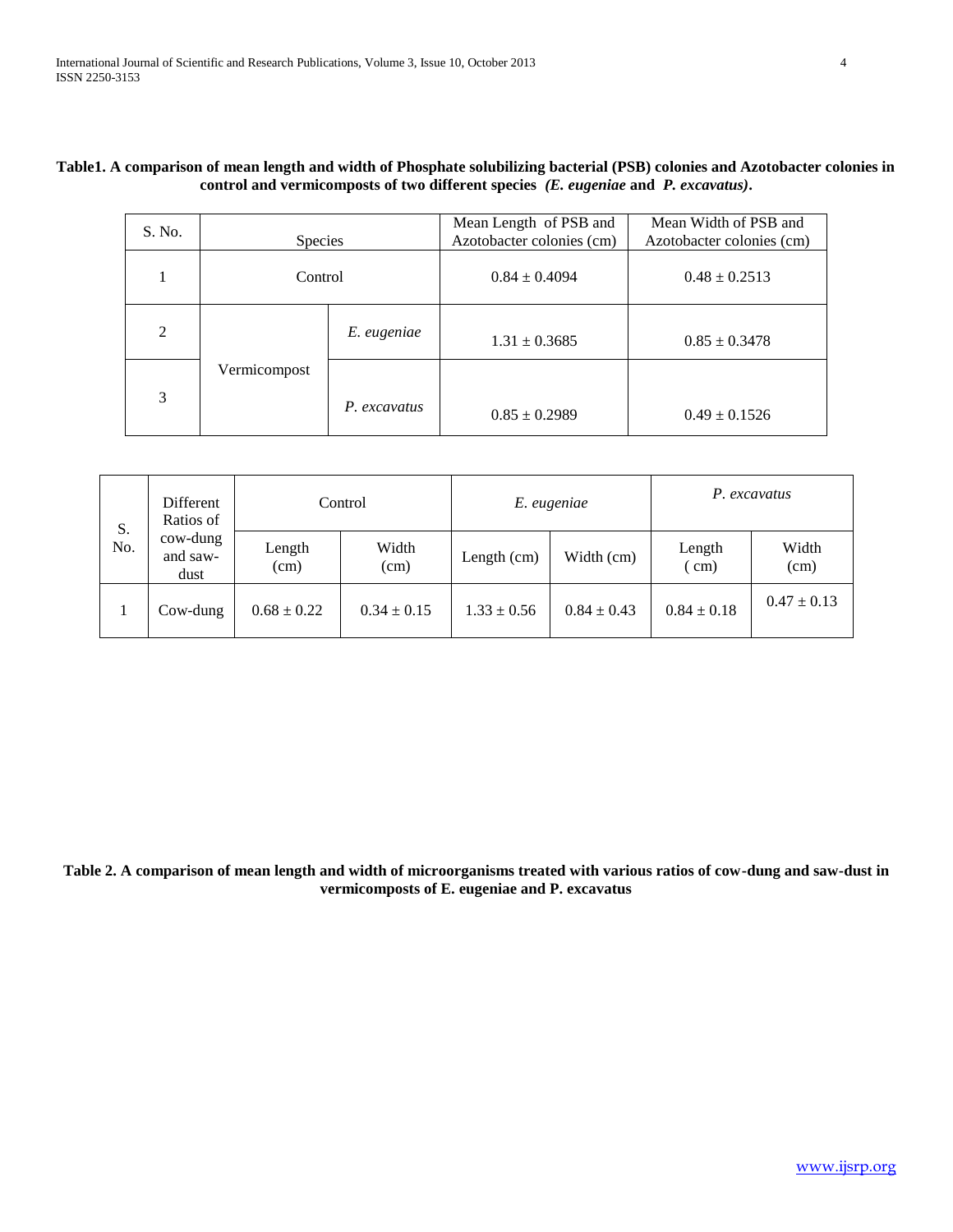| $\overline{2}$ | 1:1   | $0.59 \pm 0.20$ | $0.29 \pm 0.09$ | $1.07 \pm 0.46$ | $0.59 \pm 0.32$ | $0.89 \pm 0.30$ | $0.57 \pm 0.23$ |
|----------------|-------|-----------------|-----------------|-----------------|-----------------|-----------------|-----------------|
| 3              | 1:1.5 | $0.72 \pm 0.38$ | $0.42 \pm 0.17$ | $0.87 \pm 0.45$ | $0.55 \pm 0.33$ | $0.94 \pm 0.45$ | $0.69 \pm 0.36$ |
| $\overline{4}$ | 1:2   | $0.70 \pm 0.30$ | $0.46 \pm 0.23$ | $1.24 \pm 0.33$ | $0.79 \pm 0.38$ | $0.78 \pm 0.30$ | $0.47 \pm 0.19$ |
| 5              | 1:3   | $1.42 \pm 0.70$ | $0.70 \pm 0.23$ | $0.90 \pm 0.46$ | $0.48 \pm 0.23$ | $0.83 \pm 0.37$ | $0.48 \pm 0.18$ |

**Table 3. Analysis of Variance (ANOVA) to study the impact of length and width of phosphate solubilizing bacteria and**  Azotobacter in vermicomposts (E. eugeniae and

| S.no           | Parameters | Sources            | DF             | Seq ss | Adj MS | F     | P    |
|----------------|------------|--------------------|----------------|--------|--------|-------|------|
|                | Length     | Species            | $\overline{2}$ | 2.89   | 1.47   | 9.48  | 0.00 |
| $\overline{c}$ |            | Ratio              | 4              | 0.41   | 0.07   | 0.44  | 0.78 |
| 3              |            | Dilution<br>factor | 4              | 1.74   | 0.43   | 2.81  | 0.03 |
| $\overline{4}$ |            | Error              | 131            | 20.27  | 0.15   |       |      |
| 5              |            | Total              | 141            | 25.31  |        |       |      |
| 6              | Width      | <b>Species</b>     | 2              | 1.43   | 0.71   | 10.20 | 0.00 |
| 7              |            | Ratio              | 4              | 0.13   | 0.03   | 0.47  | 0.75 |
| 8              |            | Dilution<br>factor | 4              | 0.65   | 0.16   | 2.35  | 0.06 |
| 9              |            | Error              | 131            | 0.05   | 0.07   |       |      |
| 10             |            | Total              | 141            | 11.26  |        |       |      |